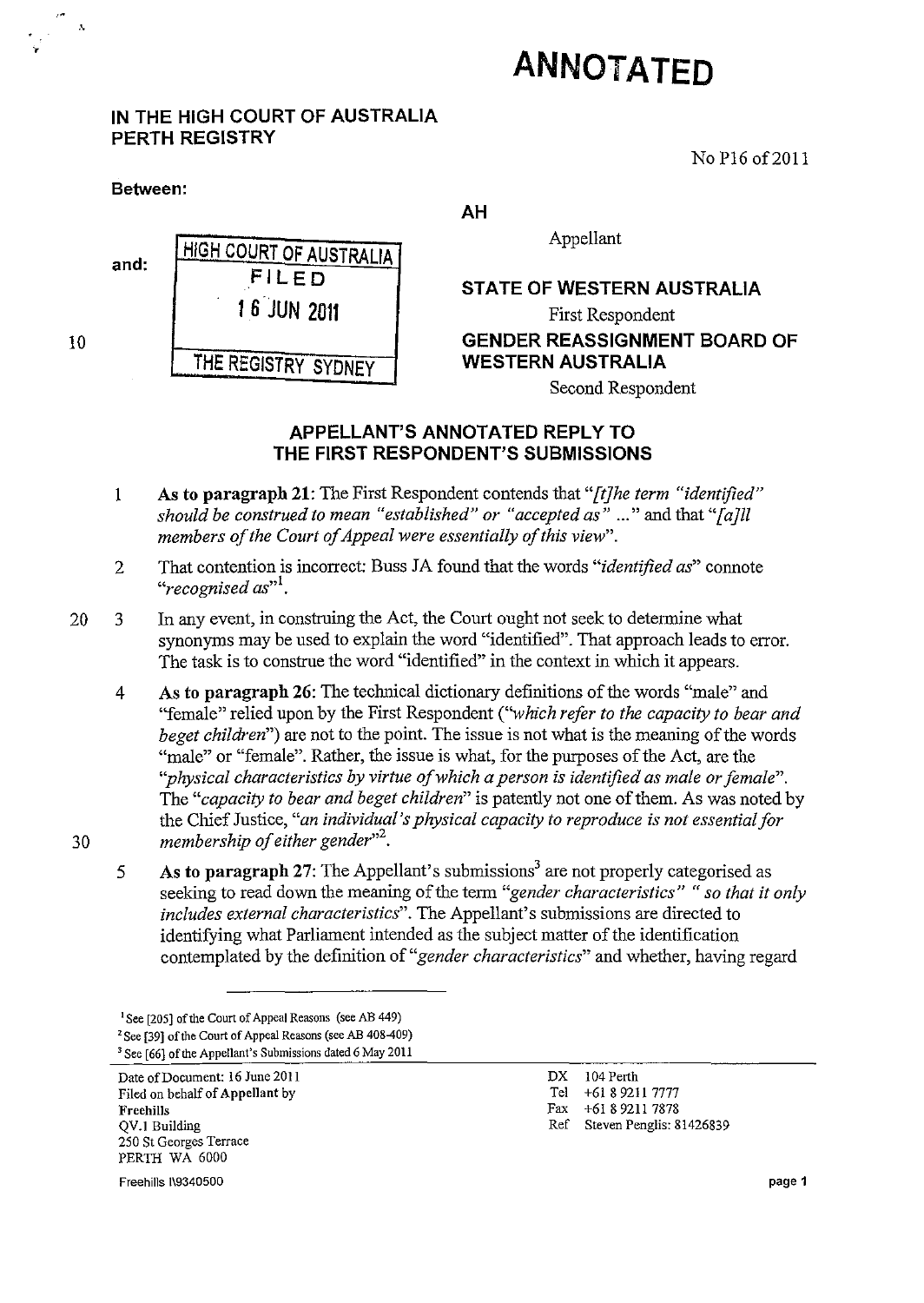to all the circumstances, Parliament intended that identification to include characteristics that can only be ascertained by an internal medical examination.

6 As to paragraph 28: As noted in the Appellant's primary submissions<sup>4</sup>, the Appellant agrees that the definition of *"gender characteristics"* does not refer to *"genitals"* and thus its meaning does not turn on the meaning of the word *"genita!s"s.* It was the First Respondent who agitated the point before the Court of Appeal that certain dictionary definitions of *"genitals"* extended to include the internal reproductive organs. In particular, the First Respondent cast his second ground of appeal (on which he succeeded by majority) in terms of the Appellant not having the gender characteristics of a male as he *"retained the genitals which would cause the (Appellant) to be identified as a female,,6.* That is the context in which the debate about whether the word *"genitals"*  included the internal reproductive system arose. It is not something the Appellant raised.

7 Also, the first reason given by Buss JA was a consideration of another section of the Act so as to put the proper construction of the expression *"gender characteristics"* into context<sup>7</sup>. His Honour stated that, "[t]he better view, in the context of the Act as a whole *including its purpose",* was that the word *"genitals"* was a reference to the external genitals<sup>8</sup>. If this is correct, it is relevant to giving context to the proper construction of the term *"gender characteristics"* and supports the Appellant's case. If it is not correct, then it is neutral to the construction exercise given that all that the definition of *"reassignment procedure"* requires is some alteration to the genitals (ie, it would be satisfied even if the only alterations were to the external genitals).

8 **As to paragraph** 29: The First Respondent's submissions are telling in their inability to properly respond to the second reason given by Buss JA. Not only does the First Respondent simply make bald assertions without any explanation or support for the same, but the explanations are inconsistent with the (majority) decision of the Court of Appeal. On the majority decision, there is no reason why *"artificial and non-functional internal organs"* need not be inserted. Moreover, the final sentence of the submission is wholly inconsistent with the majority decision which would require a female-to-male applicant having to undertake (overseas) a medical procedure to insert an *"artificial and non-functional internal organ".* 

9 As **to paragraph** 30: The Appellant accepts that the fact that there are obvious biological limitations on the extent to which accepted medical and surgical procedures may alter a person's physical characteristics is not itself a reason to require that internal physical characteristics be disregarded. However, that is not what Buss JA said. First, his Honour referred to *"biological (or chromosomal) and phvsicallimitations on the extent to which accepted medical and surgical procedures may alter a person's physical characteristics*<sup>39</sup> (emphasis added), stating that the purpose of the Act will be promoted by a construction of the terms *"gender characteristics"* and *"physical characteristics"*  which accepts that the fundamental disconforrnity inherent in gender dysphoria as between the person's psychiatric condition on the one hand and the person's external

,

10

20

30

40

**<sup>4</sup> See [52]** of the **Appellant's Submissions dated 6 May 2011** 

**<sup>5</sup> See also [109] of the Court of Appeal Reasons per Martin Cl (see AB 428)** 

**<sup>6</sup> See the First Respondent's Amended Grounds of Appeal dated 3 March 2010 (see AB 390-391)** 

**<sup>7</sup> See [198]** of the **Court of Appeal Reasons (see AB 448) and the definition** of "reassignment **procedure" in section 3** of the **Act which refers to genitals.** 

**<sup>8</sup> See [199]** of the **Court of Appeal Reasons (see AB 448)** 

<sup>9</sup>**See [202]** of the **Court of Appeal Reasons (see AB 448)**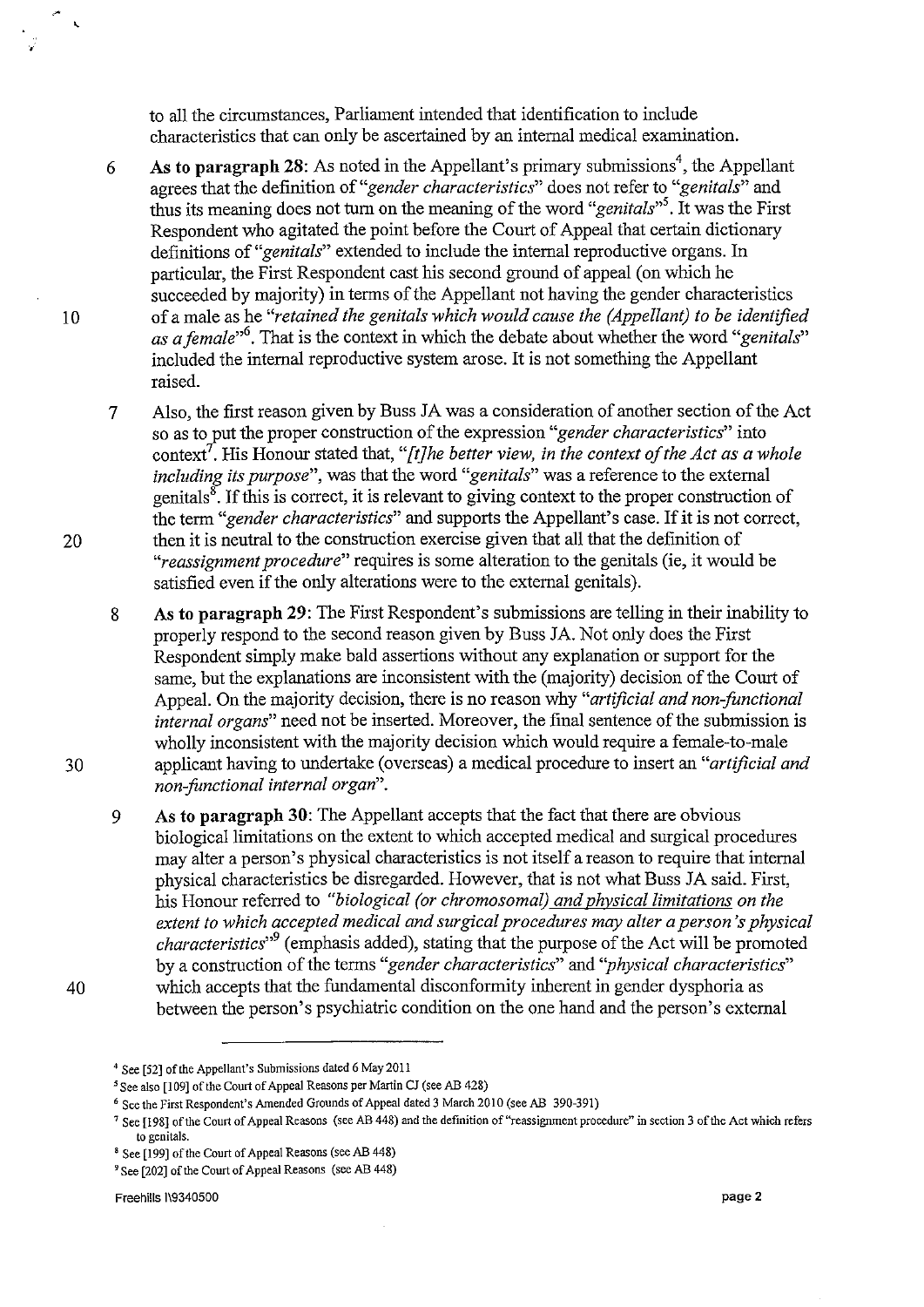physical characteristics on the other. His Honour said, "*[i]t is the person's external (and not his or her internal) physical characteristics which are apparent to other people, and most apparent to the person in question*<sup>10</sup>. What his Honour said in regard to a person's external physical characteristics being more susceptible to alteration by medical or surgical procedures was said in addition to that (hence the word *"also").* 

- 10 As to paragraphs 34 to 47: The Appellant accepts that, when it is said the legislative *"intention"* is to be ascertained, *"what is involved is the 'intention manifested' by the legislation"ll.* However, contrary to the submissions of the First Respondent, the legislative purpose identified by the First Respondent<sup>12</sup> is not the only legislative 10 purpose apparent from the text of the Act.
- 11 The Long Title of the Act13 records that the purpose of the Act is *"to allow the reassignment of gender"* (emphasis added). Part 3 of the Act provides the mechanism by which that is to occur (ie, by the Board issuing a recognition certificate, in certain circumstances, to a person that has undergone a reassigmnent procedure). Furthermore, the Act expressly contemplates that *"reassignment procedure[s]"* would be carried out in Western Australia<sup>14</sup>. Accordingly, it is apparent from the text of the Act, that the legislation was intended to allow or enable persons who have undergone reassignment procedures in Western Australia to obtain a recognition certificate from the Second Respondent. These matters bear upon the construction of the identification 20 requirement<sup>15</sup>.
	- 12 To the extent that the construction of the Act preferred by the majority of the Court of Appeal requires an applicant to undergo surgery, that construction is plainly inconsistent with the legislative purpose described at [11] above, which is apparent from the text of the Act.
- 13 The legislative purpose expressed in the Long Title of the Act is reinforced in the second reading speech for the Bill which ultimately became the  $Act^{16}$ . Indeed, the second reading speech discloses a further legislative purpose of the Act. Parliament apparently took a humane approach based on relieving and alleviating "suffering". In these circumstances, Parliament must have intended that a person who has undergone 30 female-to-male *"reassignment procedure[s]"* may be entitled to the issue of a recognition certificate without recourse to surgery, and particularly without surgery which is not available in Australia.
	- 14 The legal and historical context of the Act provides further support for this contention. At the time that the Bill was introduced, each of New South Wales, the Northern Territory and the ACT had legislation in place providing for legal recognition of an applicant's reassigned gender. The legislation in each of those jurisdictions expressly required (and continues to require) that an applicant seeking legal recognition of their

,  $\mathbf{r}$ 

,< '.

<sup>10</sup> See [203] of the Court of Appeal Reasons (see AB 448-449)

<sup>11</sup>*Saeedv Minister for Immigration and Citizenship* (2010) 241 CLR 252 at [33]-[34] (per French CJ, Gummow, Hayne, Crennan and Kiefel J1) (applying *Wik Peoples* v *Queensland* (1996) 187 CLR 1 at 168-198 per Gummow J)

<sup>&</sup>lt;sup>12</sup> See [34] of the First Respondent's Submissions

<sup>&</sup>lt;sup>13</sup> The Long Title of the Act is reproduced at [6] of the First Respondent's submissions

 $14$  See section 15(1)(a)(i) of the Act

<sup>&</sup>lt;sup>15</sup> Compare [34] of the First Respondent's submissions

<sup>&</sup>lt;sup>16</sup> The second reading speech is set out at [181] of the Court of Appeal Reasons (see AB 444). Relevantly, it records that:

*The purpose of this Bill is to enable persons who have undergone reassignment procedures to obtain a recognition certificate indicating that they hove*  undergone a reassignment procedure and are of the gender stated in the certificate. People <u>suffering</u> from gender dysphoria and who have completed<br>medical procedures to <u>alleviate</u> their condition will gain legal recognit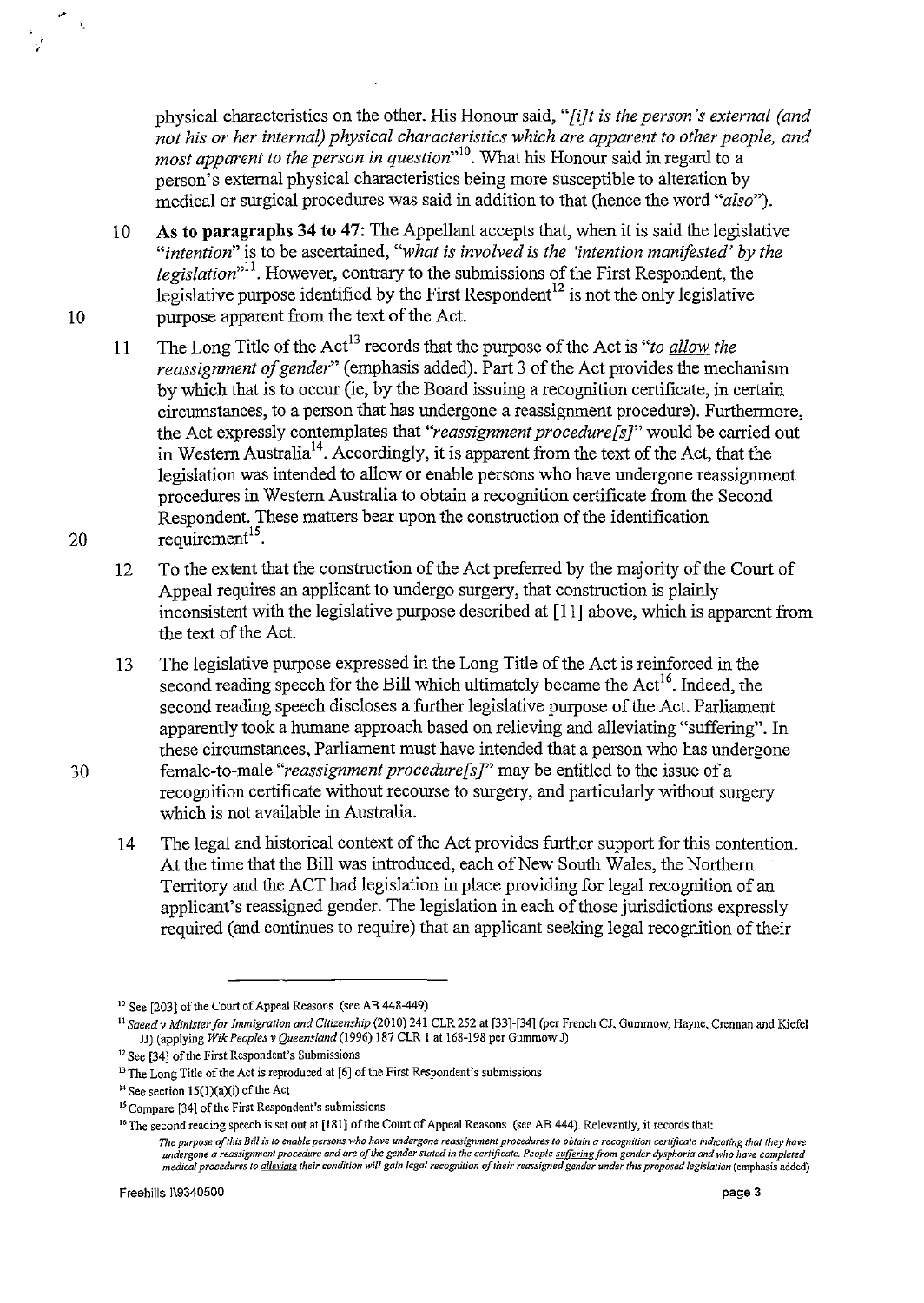gender reassignment must undergo a surgical procedure involving the alteration of a nerson's reproductive organs<sup>17</sup>.

- 15 The Western Australian Parliament chose to model its legislation on the *Sexual Reassignment Act* 1988 (SA). The South Australian legislation does not mandate surgery by expressly providing that medical procedures other than surgery may constitute a reassignment procedure<sup>18</sup>.
- 16 The Western Australian Parliament, in choosing to follow the approach taken in South Australia, must be taken to have intended that persons suffering from gender dysphoria (including male-to-female reassignees) could gain recognition of their reassigned 10 gender without recourse to surgery involving the alteration of a person's reproductive organs. As was noted by the State Administrative Tribunal, *"Parliament did not consider surgery a necessary step in order to acquire the gender characteristics by*  which to be identified as male or female<sup>,,19</sup>.
	- 17 Thus, contrary to the position adopted by the First Respondent<sup>20</sup>, it is apparent that the Western Australian Parliament chose not to adopt what had traditionally been the line of demarcation established by the Courts as to when a person should be regarded as having changed their gender.
- 18 While one may speculate as to the possible legislative objectives why Parliament chose not to require surgical procedures be undertaken in each and every case, such objectives 20 may be discounted where there is nothing in the Act or the second reading speech to support the conclusion that the objectives were intended by Parliament<sup>21</sup>.
	- 19 As **to paragraph 49:** For the reasons advanced in the Appellant's primary submissions22, it is wrong to suggest that the construction adopted by **the** majority is not manifestly absurd or unreasonable. The construction has the effect of causing the Act to misfire with respect to female-to-male assignees.
- 20 Moreover, there is no inherent inconsistency between the purpose which can be drawn from the second reading speech and the words used by the Act. In accordance with the rules of construction laid down by this Honourable Court<sup>23</sup>, the words used by the Act and the purpose which can be drawn from the second reading speech are well capable of 30 co-existing in perfect harmony.
	- 21 As **to paragraphs 66 to 75:** The majority's construction of the Act does not just *"make it more difficult for a female-to-male applicant to obtain a registration certificate*<sup>24</sup>, it is a construction which simply means that on the present state of medical science in Australia, it will be impossible for female-to-male applicants to satisfy: hence the previous statement that the construction results in the Act misfiring with respect to such applicants $^{25}$ .

Freehills 119340500 **page4** 

\

**<sup>17</sup> See Part SA** of the *Births Deaths and Marriages Registration Act* **1995 (NSW): ss 32A and 32C; Part 4A** of the *Births, Deaths and Marriages Registration Act* **1996 (NT): ss 2&A and 28B;** *Births Deaths and Marriages Registration Act* **1997 (ACT): ss 23 and 24.** 

<sup>&</sup>lt;sup>18</sup> See [117] of the SAT Reasons for Decision (see AB 372)

<sup>&</sup>lt;sup>19</sup> See [117] of the SAT Reasons for Decision (see AB 372)

**<sup>20</sup> See [35(f)]** of the **First Respondent's submissions** 

**<sup>21</sup> See [40]** of the **First Respondent's submissions and [51]** of the **Appellant's submissions** 

**<sup>22</sup> See, in particular, [60]** of the **Appellant's Submissions dated 6 May 2011** 

**<sup>23</sup> See [36] and [37]** of the **Appellant's Submission dated 6 May 2011** 

**<sup>24</sup> See [72] the First Respondent's submissions** 

**<sup>2</sup>S See [20] of these submissions**